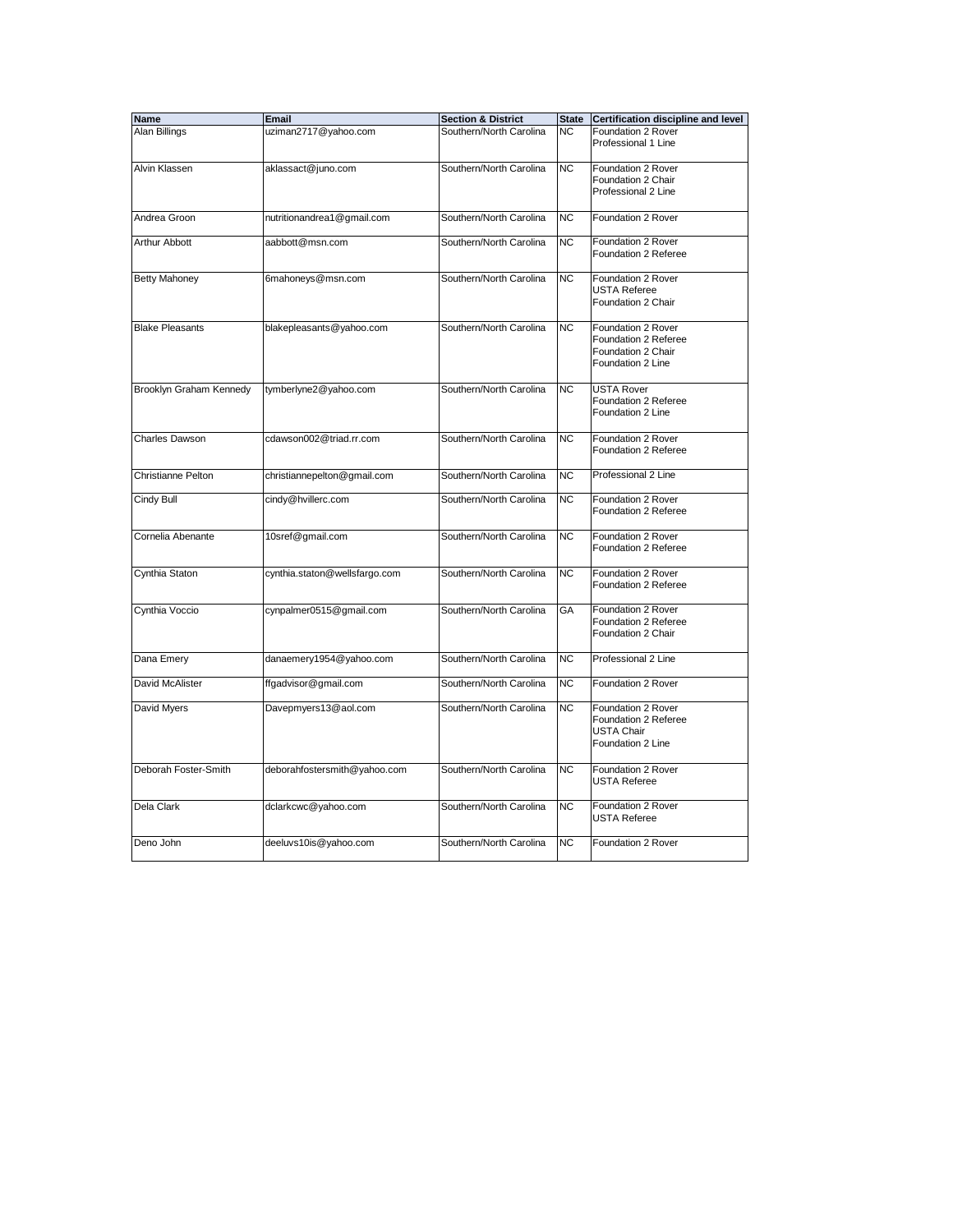| Donna Dufour           | fish.tennis@yahoo.com          | Southern/North Carolina | NC.            | <b>USTA Rover</b><br><b>USTA Referee</b>                       |
|------------------------|--------------------------------|-------------------------|----------------|----------------------------------------------------------------|
| Dottie Mattern         | dmatt103@bellsouth.net         | Southern/North Carolina | N <sub>C</sub> | Foundation 2 Rover<br>USTA Referee                             |
| Elaine Perkinson       | loveclaycourts@gmail.com       | Southern/North Carolina | N <sub>C</sub> | <b>USTA Rover</b><br>Foundation 2 Referee                      |
| <b>Gabrielle Pratt</b> | gpratt@nc.rr.com               | Southern/North Carolina | N <sub>C</sub> | Foundation 2 Rover<br><b>Foundation 2 Referee</b>              |
| Harry Nicholos         | harry.nicholos@gmail.com       | Southern/North Carolina | NC             | Foundation 2 Rover                                             |
| Henry Avants           | Hank@racquetclubofgastonia.com | Southern/North Carolina | NC.            | Foundation 2 Rover<br>Foundation 2 Referee                     |
| Jake McCartney         | jommccartney@gmail.com         | Southern/North Carolina | N <sub>C</sub> | Foundation 2 Rover                                             |
| James Cunningham       | cunninghamjc@usa.net           | Southern/North Carolina | NC.            | <b>USTA Rover</b><br>Foundation 2 Referee<br>Foundation 2 Line |
| Jean Conway            | Conway2d@gmail.com             | Southern/North Carolina | <b>NC</b>      | Foundation 2 Rover<br>Foundation 2 Line                        |
| Jean Radke             | jradke66@yahoo.com             | Southern/North Carolina | <b>NC</b>      | <b>USTA Rover</b><br><b>Foundation 2 Referee</b>               |
| <b>Jim Cantrell</b>    | cantrell.jim@earthlink.net     | Southern/North Carolina | <b>NC</b>      | Foundation 2 Rover                                             |
| Jim Gaines             | jimgaines@bellsouth.net        | Southern/North Carolina | <b>NC</b>      | Foundation 2 Rover<br>Foundation 2 Referee                     |
| <b>Jim Williams</b>    | jim_williams51@hotmail.com     | Southern/North Carolina | N <sub>C</sub> | <b>USTA Rover</b><br><b>USTA Referee</b><br><b>USTA Chair</b>  |
| Jo Ann Hundley         | hundleyj1@gmail.com            | Southern/North Carolina | <b>NC</b>      | <b>USTA Rover</b><br><b>USTA Referee</b>                       |
| Joan Cox               | tensdoc@gmail.com              | Southern/North Carolina | N <sub>C</sub> | Foundation 2 Rover<br><b>USTA Referee</b>                      |
| John Prior             | j.prior1@yahoo.com             | Southern/North Carolina | <b>NC</b>      | Foundation 2 Rover<br>Foundation 2 Chair                       |
| John Wykoff            | johnawykoff@gmail.com          | Southern/North Carolina | <b>NC</b>      | Foundation 2 Referee<br>Foundation 2 Line                      |
| Jonathan Cohen         | jcskiing@gmail.com             | Southern/North Carolina | N <sub>C</sub> | Foundation 2 Rover<br>Foundation 2 Chair                       |
| Jonetta Bonds          | jaybonds@bellsouth.net         | Southern/North Carolina | N <sub>C</sub> | <b>USTA Rover</b><br>USTA Referee                              |
| Joseph Belanger        | joeshmo50@hotmail.com          | Southern/North Carolina | NC.            | Foundation 2 Line                                              |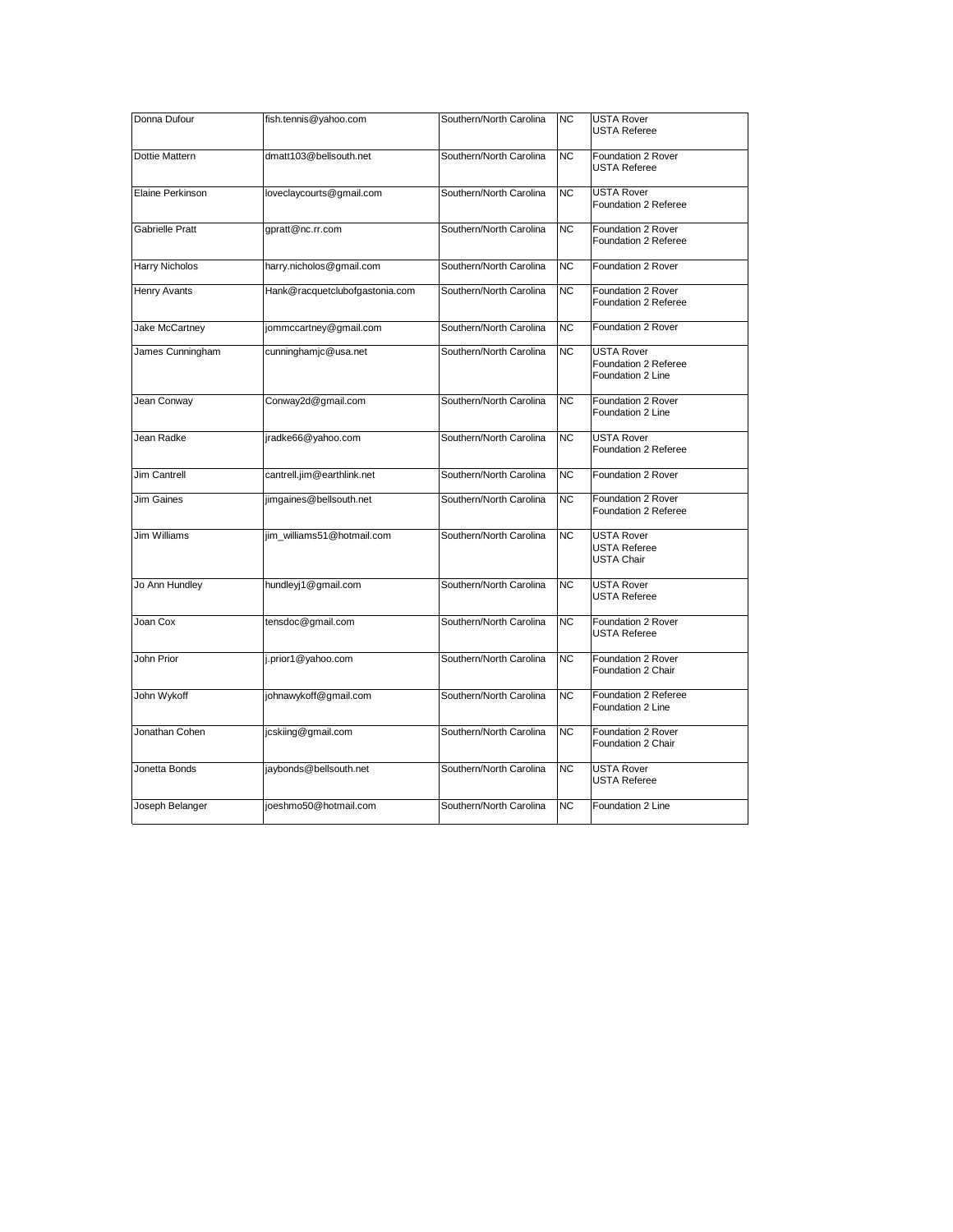| Judy Bencini            | jlbencini@gmail.com            | Southern/North Carolina | <b>NC</b> | Foundation 2 Rover<br>Foundation 2 Referee<br>Foundation 2 Chair<br>Foundation 2 Line |
|-------------------------|--------------------------------|-------------------------|-----------|---------------------------------------------------------------------------------------|
| Justin Willis           | justintwillis16@gmail.com      | Southern/North Carolina | <b>NC</b> | Foundation 2 Chair                                                                    |
| Karen Lewis             | karenplewis@gmail.com          | Southern/North Carolina | NC.       | USTA Rover<br><b>USTA Referee</b><br>Foundation 2 Line                                |
| Kathleen Thayne         | kthayne@hotmail.com            | Southern/North Carolina | <b>NC</b> | Foundation 2 Rover<br>Foundation 2 Chair<br>Foundation 2 Line                         |
| Keiko Merl              | keikomerl@att.net              | Southern/North Carolina | <b>NC</b> | Foundation 2 Rover<br>Foundation 2 Chair<br>Foundation 2 Line                         |
| Keisha Price            | transcriptionow@yahoo.com      | Southern/North Carolina | <b>NC</b> | Foundation 2 Rover                                                                    |
| Kenneth Martin          | kcm24@icloud.com               | Southern/North Carolina | <b>NC</b> | Foundation 2 Rover<br>Foundation 2 Referee<br>Foundation 2 Chair<br>Foundation 2 Line |
| Kevin Mahoney           | ksmahoney@msn.com              | Southern/North Carolina | <b>NC</b> | <b>USTA Rover</b><br>Foundation 2 Chair                                               |
| Kevin Smith             | kevin.l.smith.55@gmail.com     | Southern/North Carolina | <b>NC</b> | <b>USTA Rover</b><br><b>USTA Referee</b><br><b>USTA Chair</b><br>Foundation 2 Line    |
| Kwok-Wai Tsang          | tsangkw5819@gmail.com          | Southern/North Carolina | <b>NC</b> | Foundation 2 Rover<br><b>USTA Chair</b>                                               |
| Kyle Hampton            | kylewhamp@gmail.com            | Southern/North Carolina | <b>NC</b> | Foundation 2 Rover<br>Foundation 2 Chair<br>Foundation 2 Line                         |
| Larry Lewis             | kllewis@ctc.net                | Southern/North Carolina | <b>NC</b> | Foundation 2 Rover<br>Foundation 2 Referee<br>Foundation 2 Line                       |
| Lesley Dees             | lesdees@gmail.com              | Southern/North Carolina | NC.       | Foundation 2 Rover<br>Foundation 2 Referee<br><b>USTA Chair</b><br>Foundation 2 Line  |
| <b>Lindsay Pratt</b>    | lpratt5@nc.rr.com              | Southern/North Carolina | <b>NC</b> | <b>USTA Rover</b><br>USTA Referee<br><b>USTA Chair</b>                                |
| Lisa Freeman Cunningham | cunninghamlisa@carolina.rr.com | Southern/North Carolina | <b>NC</b> | USTA Rover<br>Foundation 2 Referee<br>Foundation 2 Line                               |
| Lisa Watkins            | Ihwatkins@mac.com              | Southern/North Carolina | <b>NC</b> | Foundation 2 Rover<br>Foundation 2 Chair                                              |
| Lynne Allen             | Lcallen855@gmail.com           | Southern/North Carolina | NC.       | <b>USTA Rover</b><br><b>USTA Referee</b><br>Foundation 2 Chair<br>Foundation 2 Line   |
| Man-Yee Tsang           | karentsang51@gmail.com         | Southern/North Carolina | <b>NC</b> | Foundation 2 Rover<br>USTA Chair                                                      |
| Margaret Hiller         | maggieh811@aol.com             | Southern/North Carolina | NC.       | <b>USTA Rover</b><br>Academy Referee<br><b>USTA Chair</b><br>Foundation 2 Line        |
| Marvin Wheeler          | tenisguy05@gmail.com           | Southern/North Carolina | <b>NC</b> | Foundation 2 Rover<br>USTA Chair<br>Foundation 2 Line                                 |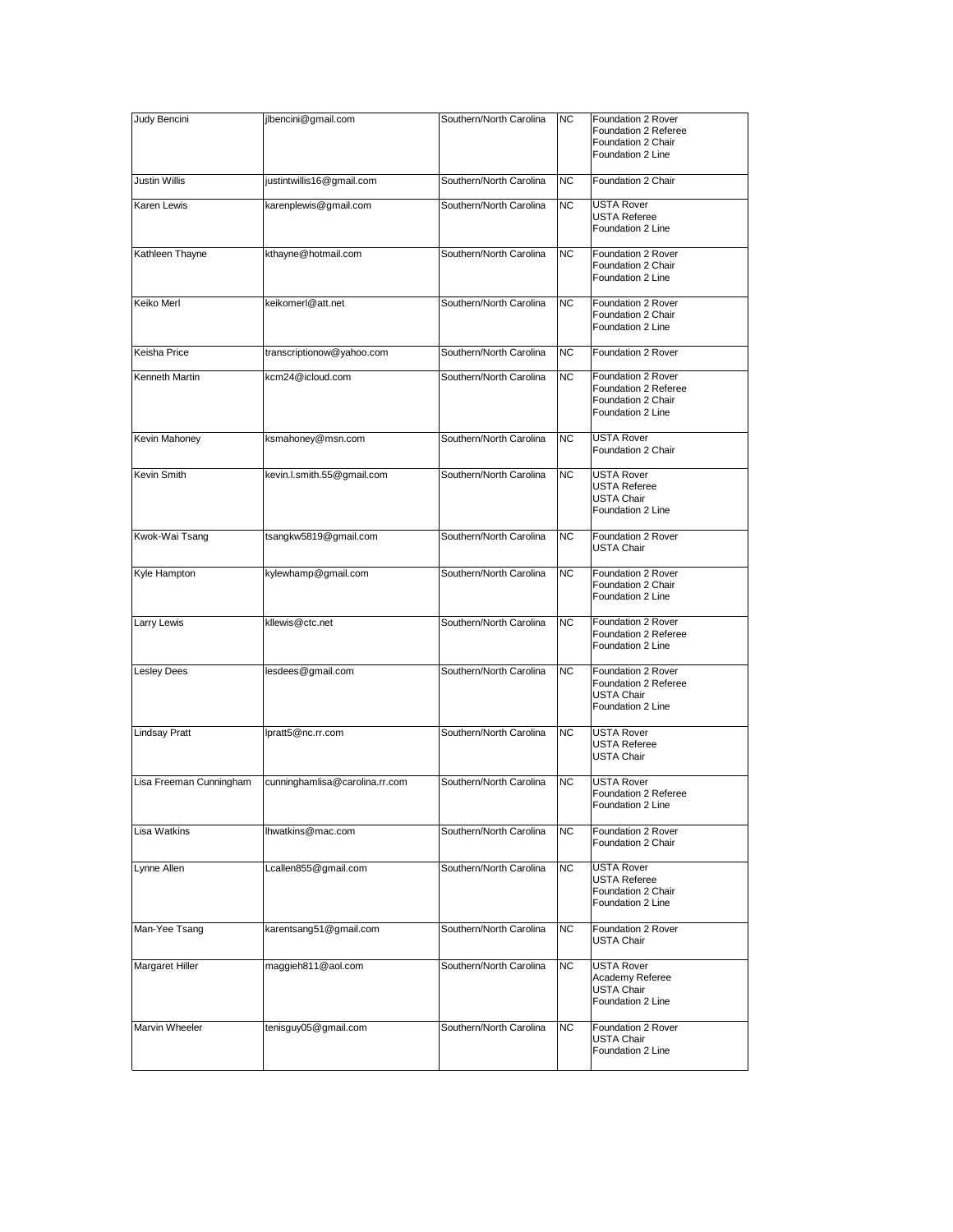| Mary Stang            | marystang@ymail.com              | Southern/North Carolina | NC             | Foundation 2 Rover<br>Foundation 2 Referee<br>Foundation 2 Chair                     |
|-----------------------|----------------------------------|-------------------------|----------------|--------------------------------------------------------------------------------------|
| Matthew Dolge         | mdolge64@gmail.com               | Southern/North Carolina | <b>NC</b>      | Foundation 2 Rover<br>Foundation 2 Referee                                           |
| Melba Merritt         | melba.tennis@gmail.com           | Southern/North Carolina | <b>NC</b>      | Foundation 2 Rover                                                                   |
| Michael Ward          | msw729@gmail.com                 | Southern/North Carolina | <b>NC</b>      | Foundation 2 Rover<br><b>USTA Referee</b><br>Foundation 2 Chair<br>Foundation 2 Line |
| Milton Vann           | miltonvann@aol.com               | Southern/North Carolina | N <sub>C</sub> | Foundation 2 Rover<br>Foundation 2 Referee<br>Foundation 2 Line                      |
| Nancy Brown           | nancontrol@gmail.com             | Southern/North Carolina | NC.            | Foundation 2 Rover<br><b>USTA Referee</b><br><b>USTA Chair</b><br>Foundation 2 Line  |
| Olivia Ingram         | olivia.l.ingram@gmail.com        | Southern/North Carolina | <b>NC</b>      | Foundation 2 Rover<br>Foundation 2 Line                                              |
| Paul Gemborys         | paulgemborys@aol.com             | Southern/North Carolina | <b>NC</b>      | Foundation 2 Rover<br><b>USTA Referee</b><br><b>USTA Chair</b><br>Foundation 2 Line  |
| R Gray                | cliff.gray102@gmail.com          | Southern/North Carolina | <b>NC</b>      | Foundation 2 Rover<br>Foundation 2 Referee<br><b>USTA Chair</b><br>Foundation 2 Line |
| Rebel Good            | rf.good.iv@gmail.com             | Southern/North Carolina | N <sub>C</sub> | Foundation 2 Rover<br>Foundation 2 Referee<br>Foundation 2 Chair<br>Academy Line     |
| <b>RICHARD PRIGGE</b> | RPRIGGE@TRIAD.RR.COM             | Southern/North Carolina | <b>NC</b>      | Foundation 2 Rover<br>Foundation 2 Chair                                             |
| Rob Lawson            | roblawson1@gmail.com             | Southern/North Carolina | NC.            | <b>USTA Rover</b><br>Foundation 2 Referee<br>Academy Chair<br>Academy Line           |
| Robert Bencini        | rbencini5@gmail.com              | Southern/North Carolina | <b>NC</b>      | Foundation 2 Rover<br><b>USTA Referee</b><br>Foundation 2 Chair<br>Foundation 2 Line |
| Robert Jones          | rlj0621@gmail.com                | Southern/North Carolina | NC.            | <b>USTA Rover</b><br><b>USTA Referee</b>                                             |
| Robert Lisson         | rlisson1@yahoo.com               | Southern/North Carolina | NC.            | <b>USTA Rover</b><br><b>USTA Chair</b><br>Foundation 2 Line                          |
| Robert Schmit         | schmitrc@gmail.com               | Southern/North Carolina | <b>NC</b>      | Foundation 2 Rover<br>Foundation 2 Chair                                             |
| Roger Mitchel         | mitchel.roger@gmail.com          | Southern/North Carolina | NС             | Foundation 2 Rover                                                                   |
| Ron Davis             | ncron100@yahoo.com               | Southern/North Carolina | NС             | Foundation 2 Rover                                                                   |
| Scott Handback        | LHandback@methodist.edu          | Southern/North Carolina | NC             | Foundation 2 Rover<br><b>USTA Referee</b>                                            |
| Sharon Carr-Avants    | Sharon@racquetclubofgastonia.com | Southern/North Carolina | ΝC             | Foundation 2 Rover<br><b>USTA Referee</b>                                            |